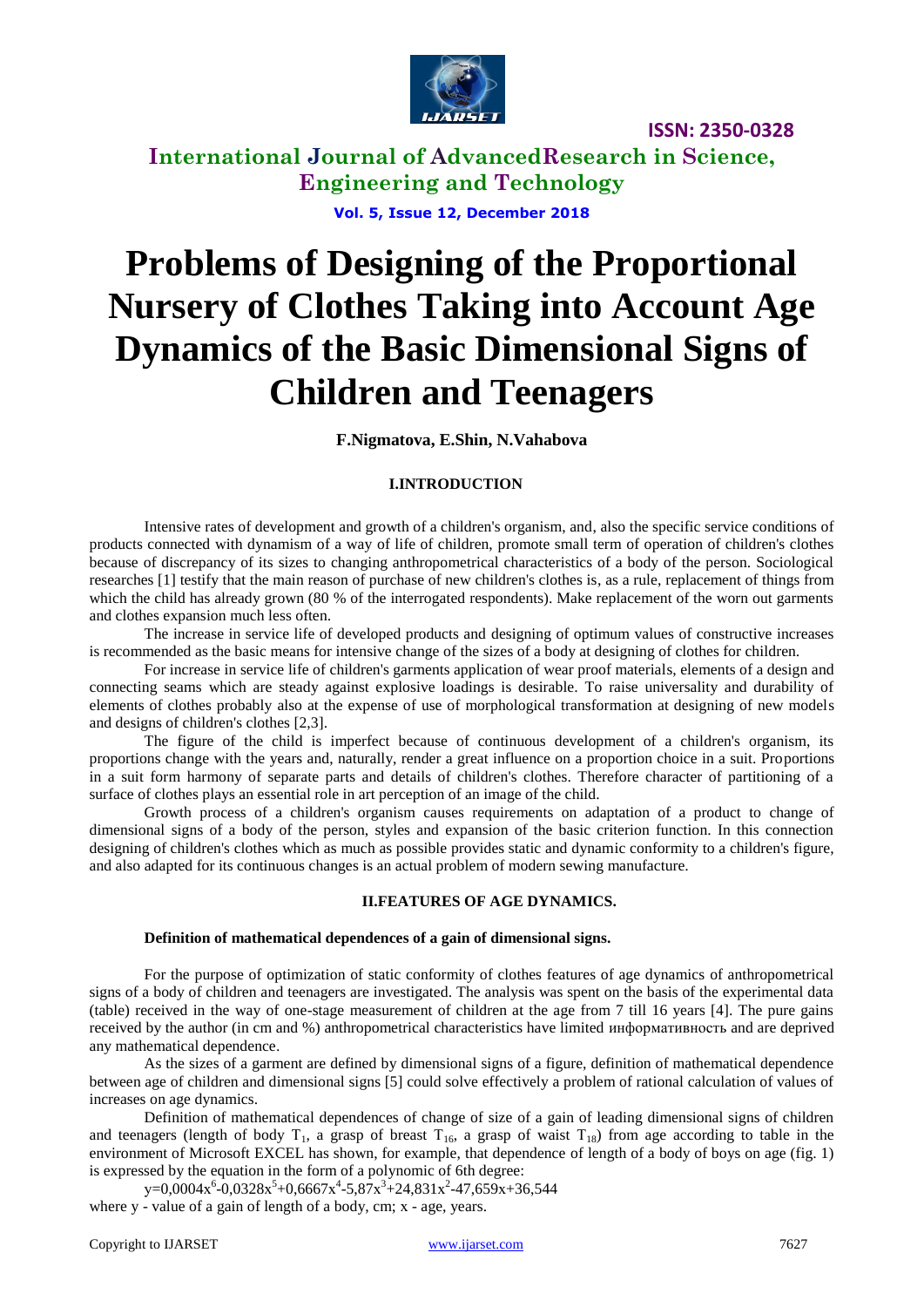

# **International Journal of AdvancedResearch in Science, Engineering and Technology**

### **Vol. 5, Issue 12, December 2018**

|                   |                   |     | $(1)$ v $(0)$ $(0)$ $(0)$ $(0)$ $(0)$<br>The table |     |                    |     |
|-------------------|-------------------|-----|----------------------------------------------------|-----|--------------------|-----|
| The age period    | Length of a body, |     | Grasp of a breast,                                 |     | Grasp of a breast, |     |
| advanced in years |                   | cm  | cm                                                 |     | cm                 |     |
|                   | B                 | G   | B                                                  | G   | B                  | G   |
| $7 - 8$           | 8,3               | 5,4 | 1,6                                                | 2,5 | 2,9                | 2,4 |
| $8-9$             | 4,4               | 7,4 | 1,8                                                | 1,2 | 1,4                | 1,7 |
| $9-10$            | 1,8               | 4,4 | 6,7                                                | 1,9 | 1,3                | 2,6 |
| $10 - 11$         | 10,5              | 2,7 | 2,4                                                | 3,0 | 4,8                | 2,7 |
| $11 - 12$         | 3,2               | 2,3 | 1,9                                                | 1,8 | 2,7                | 0,6 |
| $12 - 13$         | 5,3               | 9,5 | 4,2                                                | 4,3 | 1,5                | 2,9 |
| $13 - 14$         | 5,9               | 4,4 | 2,3                                                | 3,0 | 1,1                | 2,1 |
| $14 - 15$         | 4,6               | 1,5 | 5,4                                                | 1,6 | 3,1                | 0,9 |
| $15-16$           | 0,8               | 0,7 | 0,6                                                | 1,6 | 0,8                | 0,3 |

#### Year a gain of the sizes of a body of children and teenagers  $(M_{\text{-}}$ hoys,  $D_{\text{-}}$ girls)

Reliability of a line of approximation makes the lowest value  $R^2=0,4942$  that was display of spasmodic increase in growth of boys at the age of 10-11 years with the maximum pure gain equal 10,5 cm.



Fig. 1. Age dynamics of length of a body of boys

The analysis and processing of experimental data in the environment of Microsoft EXCEL distances graphic and mathematical dependences for a grasp of a breast and a grasp of a waist with reliability of a line of approximation accordingly for boys and girls:  $R^2=0.5617$  and 0,7202,  $R^2=0.8197$  and 0,7374. Such lowered values of reliability of a line of approximation do the given environment inefficient and consequently definitive processing of experimental values of the basic dimensional signs of children and teenagers spent by means of the methods of the splineapproximation [6] which have gained the greatest distribution at the mathematical description of graphic dependences of given experimental researches.

Sufficient degree of coincidence at use of splines-functions is reached by cubic splines. For calculation of the spline-function set on a grid  $x1 < x2 < ... xn$ , the ordered monotonously increasing sequence  $x_i$ , i.e. a spline-function is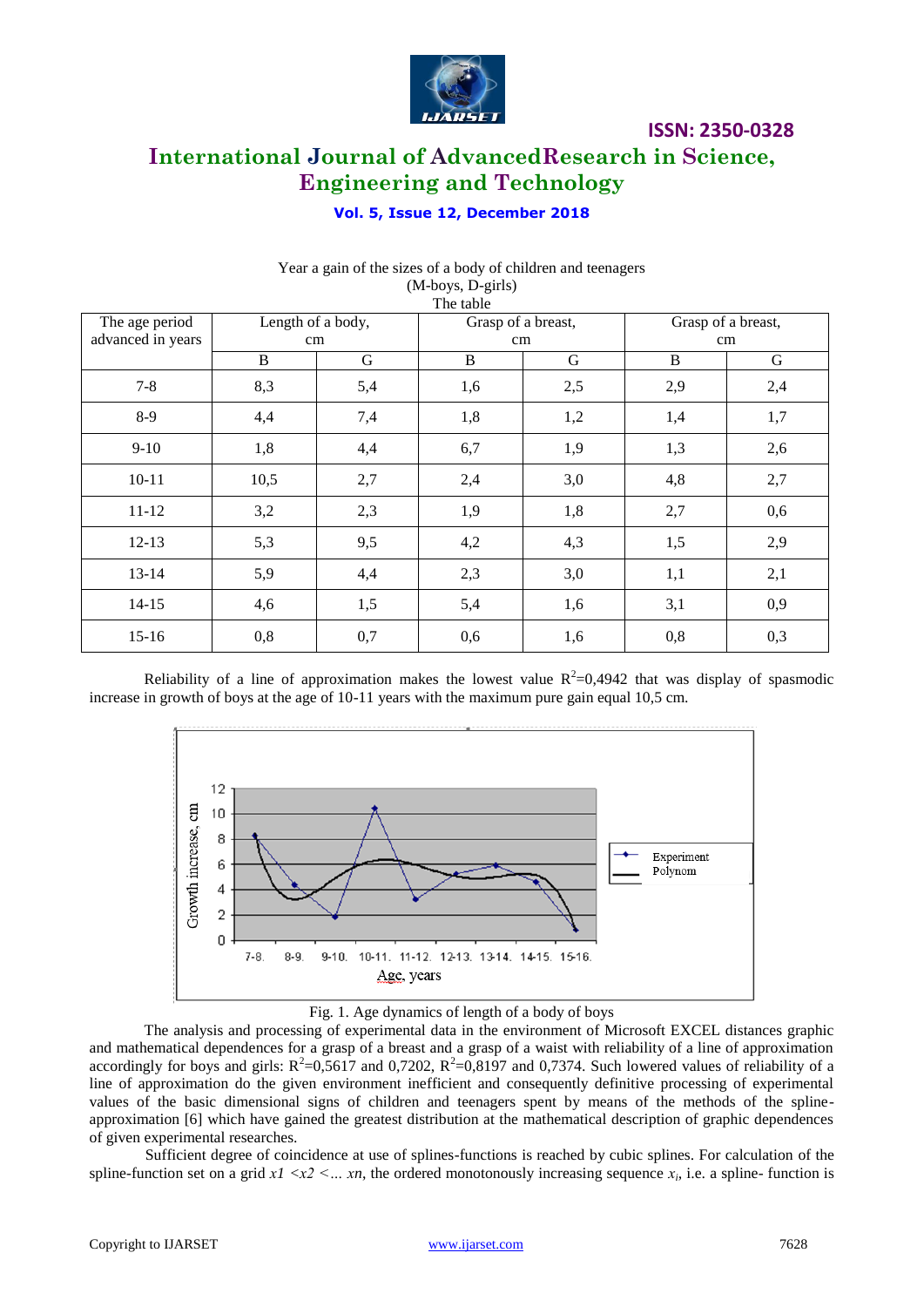

# **International Journal of AdvancedResearch in Science, Engineering and Technology**

#### **Vol. 5, Issue 12, December 2018**

required  $y: = y(x)$  can be constructed only for unequivocal function. However the given lack is easily overcome if to use parametrical representation of curves.

For realization of a method of spline-approximation the mathematical program «Maple 6» is used.

In this case mathematical dependences of change of the basic dimensional signs of children and teenagers on their age are expressed polynomic by expressions of the third degree. Unlike Microsoft EXCEL environment for each dimensional sign are received a number of the equations describing communication of a random variable with not casual in certain interval values of argument that, certainly, considerably raises reliability of a line of approximation.

At the analysis of age changes of the longitudinal sizes of a body of children attracts attention spasmodic increase growth changes as total length of a foot, and shin between 6 and 7 years at children of both sexes, and also between 12 and 13 years only at boys. The size of annual changes on length of a foot at children of this age reaches 5 cm and more, on length of a shin - 2,8-3 cm. At girls second half of activization of growth of length of a foot is necessary for 9-11 years. Dynamics of change of length of a body and height top points of a breast at children is same.

On fig. 2 and 3 graphic interpretation of age dynamics of length of a body of children and teenagers is presented. The equations (1) and (2) describe change of a gain of length of a body of boys and girls accordingly in the specified ranges of values of age.





**ISSN: 2350-0328**

Fig. 2. Age dynamics of length of a body of boys: a 1 initial contour; 2 approximating spline

Fig. 3. Age dynamics of length of a body of girls: a 1 initial contour; 2 approximating spline

|            | $377.6812317 - 141.5941511$ $x + 18.46866404$ $x^2 - .8208295128$ $x^3$  |  | x < 8.5   |  |
|------------|--------------------------------------------------------------------------|--|-----------|--|
|            | $-3445.233024 + 1207.669704$ $x - 140.2682601$ $x^2 + 5.404147905$ $x^3$ |  | x < 9.5   |  |
|            | $10444.16926 - 3178.457332$ $x + 321.4293226$ $x^2 - 10.79576727$ $x^3$  |  | x < 10.5  |  |
| $f_{3}$ := | $-14183.96115 + 3858.151356$ $x - 348.7238858$ $x^2 + 10.47893776$ $x^3$ |  | x < 11.5  |  |
|            | $10452.61550 - 2568.781685$ $x + 210.1398570$ $x^2 - 5.720011313$ $x^3$  |  | x < 12.5  |  |
|            | $-3651.174832 + 816.1279981$ $x - 60.65291770$ $x^2 + 1.501129344$ $x^3$ |  | x < 13.5  |  |
|            | $1726.315200 - 378.8697866 x + 27.86543671 x^2 - .6845090367 x^3$        |  | x < 14.5  |  |
|            | $-2302.171918$ + 454.6103076 $x - 29.61594911$ $x^2$ + .6369021313 $x^3$ |  | otherwise |  |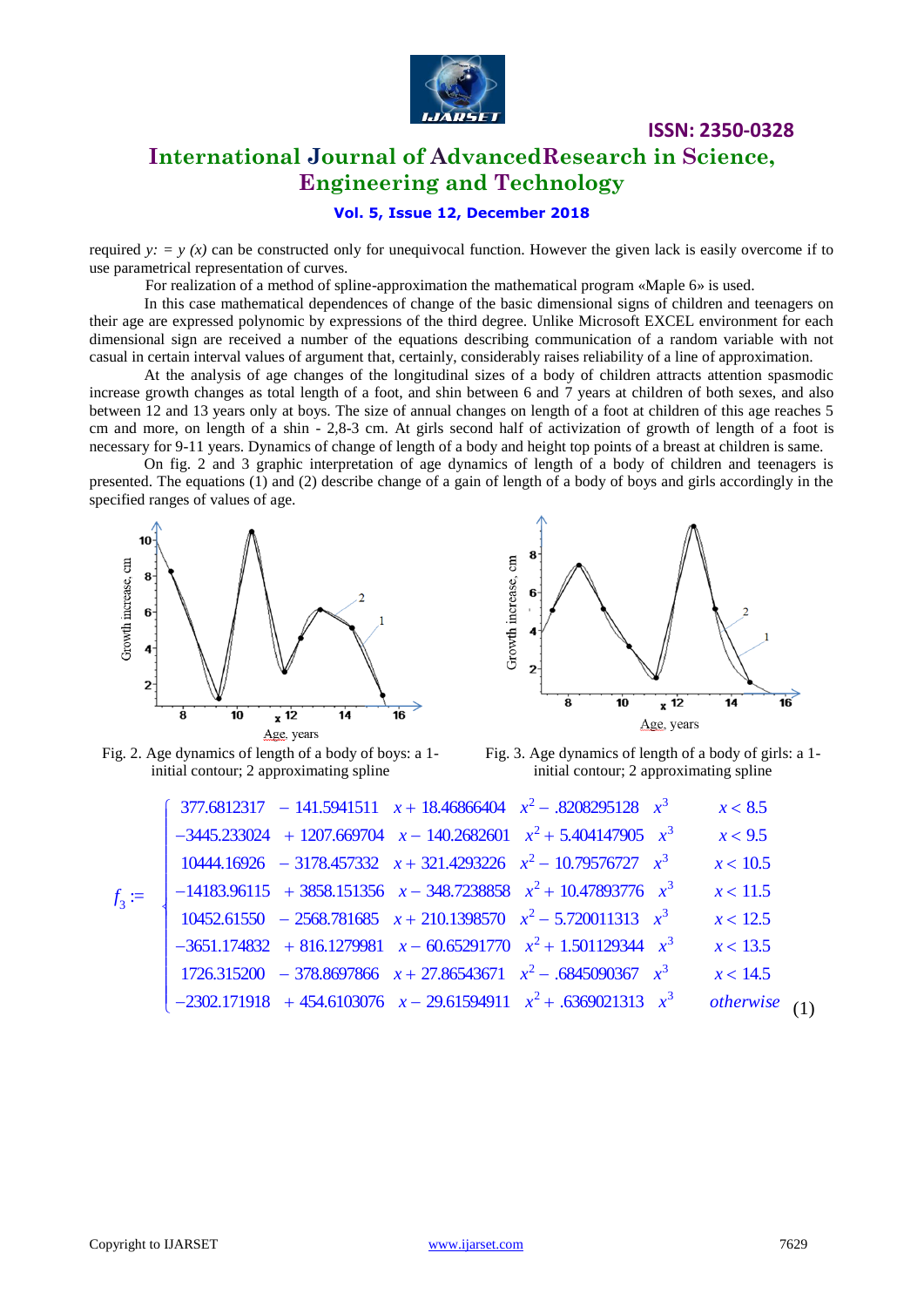

# **International Journal of AdvancedResearch in Science, Engineering and Technology**

## **Vol. 5, Issue 12, December 2018**

|         | 597.3960455 - 243.7281113 $x + 32.95906105$ $x^2 - 1.464847158$ $x^3$    | x < 8.5   |
|---------|--------------------------------------------------------------------------|-----------|
|         | $-1729.574768$ + 577.5557049 $x - 63.66256436$ $x^2 + 2.324236193$ $x^3$ | x < 9.5   |
|         | $1576.750229 - 466.5469258$ $x + 46.24297571$ $x^2 - 1.532098547$ $x^3$  | x < 10.5  |
| $f_{3}$ | $-4600.631356 + 1298.419248$ $x - 121.8490410$ $x^2 + 3.804155961$ $x^3$ | x < 11.5  |
|         | 12415.94428 - 3140.687445 $x + 264.1602368$ $x^2 - 7.384518760$ $x^3$    | x < 12.5  |
|         | $-13401.27257 + 3055.444605$ $x - 231.5303273$ $x^2 + 5.833896281$ $x^3$ | x < 13.5  |
|         | $4522.377761 - 927.5888050$ $x + 63.50918468$ $x^2 - 1.451029946$ $x^3$  | x < 14.5  |
|         | $494.424848 - 94.21923665$ $x + 6.035421352$ $x^2 - .1297940075$ $x^3$   | otherwise |
|         |                                                                          |           |

On fig. 4 and 5 dependences of a gain of a grasp of a breast accordingly for boys and girls are given. Schedules of dependences have periodic character. So, the maximum and a minimum of a gain of a grasp of a breast have periodic character and depend on an age range. It is revealed that spline-function application provides split-hair accuracy of approximation and that is very important, finds out more accurate arrangement of extrema, than at data processing in the environment of Microsoft EXCEL.







Fig. 5. Age dynamics of a grasp of a breast of a body of girls: a 1-initial contour; 2 approximating spline

|            |  | $-816.2995985 + 330.7002280$ $x - 44.32938964$ $x^2 + 1.970195095$ $x^3$ | x < 8.5         |
|------------|--|--------------------------------------------------------------------------|-----------------|
|            |  | $3556.989612 - 1212.813610 + 137.2604736 + x^2 - 5.150976013 + x^3$      | x < 9.5         |
|            |  | $-4917.892037 + 1463.464805$ $x - 144.4530438$ $x^2 + 4.733708808$ $x^3$ | x < 10.5        |
| $f_{3}$ := |  | $1469.379824 - 361.4700126$ $x + 29.35027222$ $x^2 - .783856778$ $x^3$   | x < 11.5        |
|            |  | $4228.902647 - 1081.345532 + 91.94814348 + x^2 - 2.598287830 + x^3$      | x < 12.5        |
|            |  | $-9004.098812 + 2094.574819$ $x - 162.1254845$ $x^2 + 4.177008914$ $x^3$ | x < 13.5        |
|            |  | $13352.71230 - 2873.605426$ $x + 205.8878668$ $x^2 - 4.909740500$ $x^3$  | x < 14.5        |
|            |  | $-9425.665053 + 1839.162306$ $x - 119.1305974$ $x^2 + 2.561948331$ $x^3$ | otherwise $(3)$ |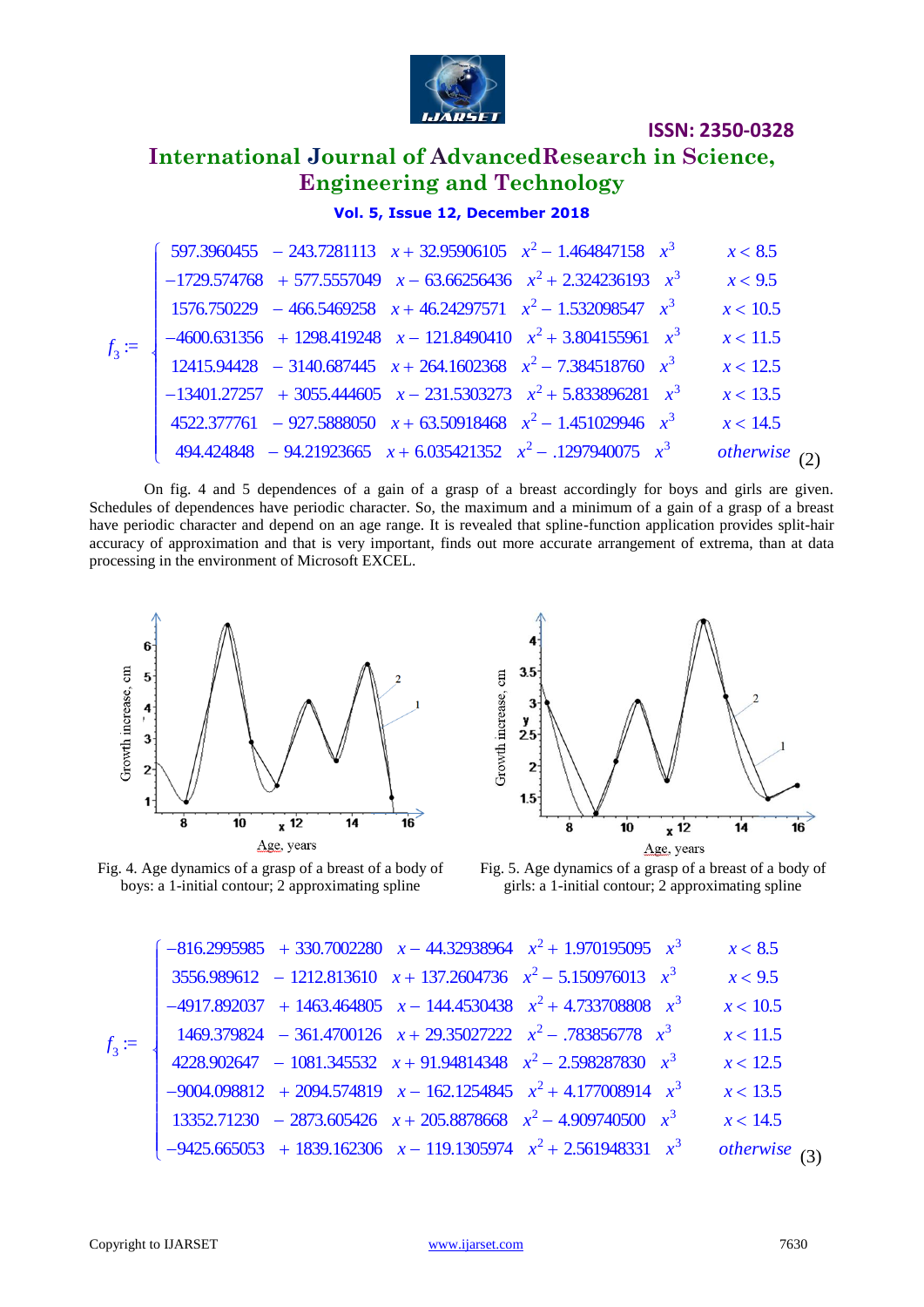

# **International Journal of AdvancedResearch in Science, Engineering and Technology**

### **Vol. 5, Issue 12, December 2018**

|                 | $-169.5692860 + 72.30527318$ $x - 9.872540341$ $x^2 + .4387795707$ $x^3$ | x < 8.5         |
|-----------------|--------------------------------------------------------------------------|-----------------|
|                 | $218.9738125 - 64.82758506$ $x + 6.260737092$ $x^2 - .1938979758$ $x^3$  | x < 9.5         |
|                 | $1135.756125 - 354.3377892$ $x + 36.73549542$ $x^2 - 1.263187742$ $x^3$  | x < 10.5        |
| $f_3 \coloneqq$ | $-3274.611645 + 905.7672880$ $x - 83.27451194$ $x^2 + 2.546653763$ $x^3$ | x < 11.5        |
|                 | $5044.717890 - 1264.492591$ $x + 105.4437384$ $x^2 - 2.923440450$ $x^3$  | x < 12.5        |
|                 | $-3882.154497 + 877.9567825$ $x - 65.95221144$ $x^2 + 1.647118211$ $x^3$ | x < 13.5        |
|                 | 84.338456 - 3.48609573 $x - .6601463952$ $x^2 + .03496845683$ $x^3$      | x < 14.5        |
|                 | $1065.880718 - 206.5638055$ $x + 13.34521290$ $x^2 - .2869938258$ $x^3$  | otherwise $(4)$ |

4 fig. 4 and 5 equations describing dependence of a gain of a grasp of a breast of a body of children and teenagers from their age, are presented in the form of (3) and (4).

Check of a hypothesis of adequacy of mathematical models in the form of cubic splines checked by means of Fisher's F-criterion, preliminary having defined a dispersion of adequacy  $S_{a\partial}^2$  and a dispersion of reproducibility  $S_y^2$  of experiment. For all mathematical dependences (1) - (4) at a significance value 0,95 the condition of adequacy of models when settlement and tabular values of criterion of Fisher are in conformity  $F_p \lt F_t$  is satisfied.

Analyzing the found mathematical models and schedules of dependences of age dynamics of dimensional signs of a body of children and teenagers, it is necessary to notice that relative stability of age dynamics of length of a body of boys in a range of age from 11-12 years till 14-15 years, that it is not observed at girls takes place. Almost proportional dependence of a grasp of a breast on age is found out in girls at the age from 8-9 years till 12-13 years.

It is revealed that for all considered dimensional signs of a body the minimum dynamic gain corresponds to last age range of 15-16 years that testifies to the closing stage of physiological development of children and teenagers, and also about the transition beginning to adult age group.

#### **III.COMPARISON OF A GAIN OF THE BASIC DIMENSIONAL SIGNS OF A BODY OF CHILDREN AND TEENAGERS**

On fig. 6 the comparative estimation of a gain of the basic dimensional signs of a body of children and teenagers (girl) of the age period from 7-8 years till 15-16 years according to work [4] (fig. 6,) and results of processing of experimental data [5] (fig. 6,) is given. At comparison of the given measurements of children of Tashkent and the Russian Federation, and also state standards [7,8] operating in clothing industry, that fact pays attention that insignificant difference (smaller values) gain of length of a body and breast grasp is combined with the raised value (16,2 cm) gain of a grasp of a waist at the girls-studying Tashkent in comparison with girls of the Russian Federation at whom the gain of a grasp of a waist has made 10,17 cm.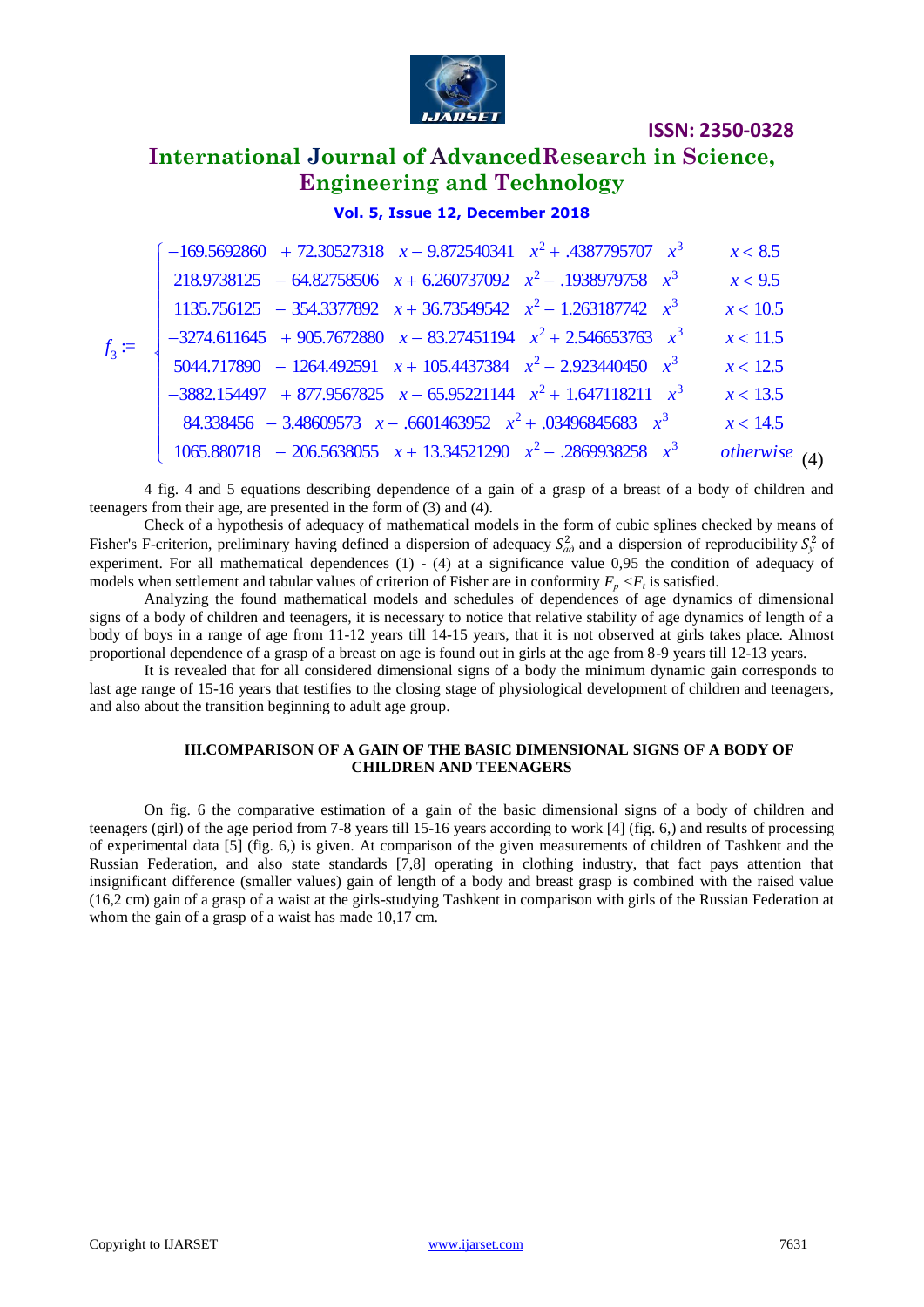

# **International Journal of AdvancedResearch in Science, Engineering and Technology**

**Vol. 5, Issue 12, December 2018**



Fig. 6. A comparative estimation (a,b) a gain of dimensional signs of children and teenagers (girl) of the age period from 7-8 till 15-16 years under the data (a) - [4] and (b) - [1].

Thus, the analysis of age dynamics of variability of dimensional signs is represented very important as defining the external form of a body of children and teenagers, demands the differentiated approach at designing of clothes for children and teenagers depending on region. The received results prove the established technique of carrying out of mass anthropometrical inspections of the population on regions [9].

Considering the big dynamics of change of the basic dimensional signs of children of younger school age from (7-8 till 10-11 years) in comparison with the age period from 11-12 till 15-16 years, especially actual there are questions of maintenance of children of the given age range the clothes corresponding to the sizes and the form to a changing children's figure and capable to adapt for its constant changes.

The comparative estimation of a gain of the basic dimensional signs of children of younger school age according to [4] and [5] has shown (fig. 7 and fig. 8) that takes place biggest gain of a grasp of a waist at pupils of a city of Tashkent in comparison with the data of children of the Russian Federation.



Fig. 7. A comparative estimation (a,b) a gain of the basic dimensional signs of children of younger school age (boys) from 7-8 till 10-11 years under the data (a) - [4] and (b) - [5].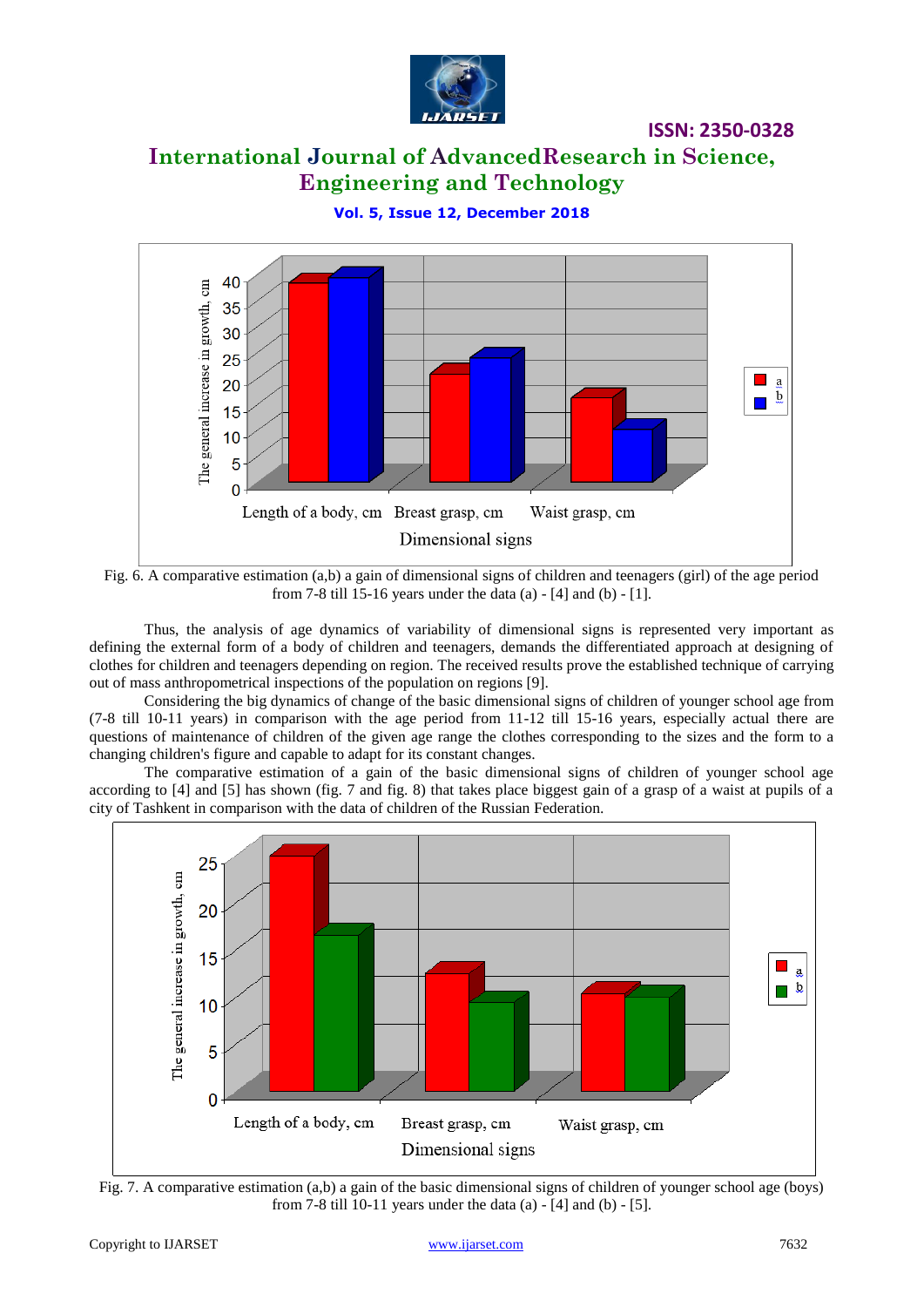

# **International Journal of AdvancedResearch in Science, Engineering and Technology**

**Vol. 5, Issue 12, December 2018**



Fig. 8. A comparative estimation (a,b) a gain of the cores dimensional signs of children (girl) of the age period from 7-8 till 10-11 years under the data  $(a)$  - [4] and  $(b)$  - [5]

Thus boys have advantage in dynamics of growth of length of a body and a breast grasp, and girls, on the contrary, concede to contemporaries from the Russian Federation. Hence, creating the new republican standard on typical figures of boys and girls, it is necessary to consider a difference in dynamics of variability of dimensional signs of a body of children and the teenagers given in standards of Russia. It is necessary to consider also intensity of a gain of dimensional signs at designing of the children's clothes intended for export.

The received results give the grounds about necessity of calculation of an increase on age dynamics separately for children of younger school age from (7-8 till 10-11 years) and children of the age period from 12 till 16 years. The increase on age dynamics is a component of the general increase which besides age, also includes an increase on a package, a silhouette, a fashion, fiziologo - hygienic [6]. The size of the general increase can be calculated a method of crossing with set of sizes of values of other kinds of increases, and the main criterion of quality of clothes is ergonomics of a design, operational reliability, appearance of a product. Spasmodic increase ростовых changes at the age from 7-8 till 10-11 years give the grounds about necessity of wide application of transformed elements of a design for various kinds of clothes that can prolong term of operation of children's products.

#### **IV.CONCLUSIONS AND RECOMMENDATIONS.**

Thus, the information received as a result of the analysis of given experimental researches, can serve initial for designing of a proportional nursery of the clothes adapted for dynamics of variability of the basic dimensional signs of children and teenagers. It will allow to prolong term of operation of children's products and, accordingly, to reduce expenses of parents on purchase of new clothes for children.

#### **REFERENCES**

<sup>1.</sup> Kobljakova E.B., Matsievsky JU.A. The analysis of age dynamics of variability of the dimensional signs defining the external form of a body of children of younger school age//Clothing industry. - Moscow, 2006. - №2. - pp.46-48.

<sup>2.</sup> Goncharova S.A. Development of receptions of morphological transformation at designing of clothes for children: diss… of cand.tech.sci. - Shaxti: SRGUES. 2001. – p.-168.

<sup>3.</sup> Muminova U.T., Nigmatova F.U., Kamilova H.H. Designing of clothes for children of early age // the method. the grant for high schools. Tashkent.- 2010. P.44.

<sup>4.</sup> Ashurov T.A. Anthropometrical indicators of children of school age and a condition of zones of tubular bones: diss… of cand.med.sci. - Tashkent. - 2012.-p.115.

<sup>5.</sup> Hohaeva Z.Z., Konopaltseva N.M., Tedeeva S.R. Research of age dynamics of the basic dimensional signs of children and teenagers on the basis of mathematical modelling//Clothing industry. - Moscow, 2005. № 2.p- 46-47.

<sup>6.</sup> Kobljakova E.B., Ivlev G. S, Romanov V. E, etc. Designing of clothes about application CAD.: Legprombitizdat.- 1988.-p.484.

<sup>7. 17916-86 «</sup>Typical figures of girls. Dimensional signs for clothes designing». М: IPK Standards Publishing House, 2001.